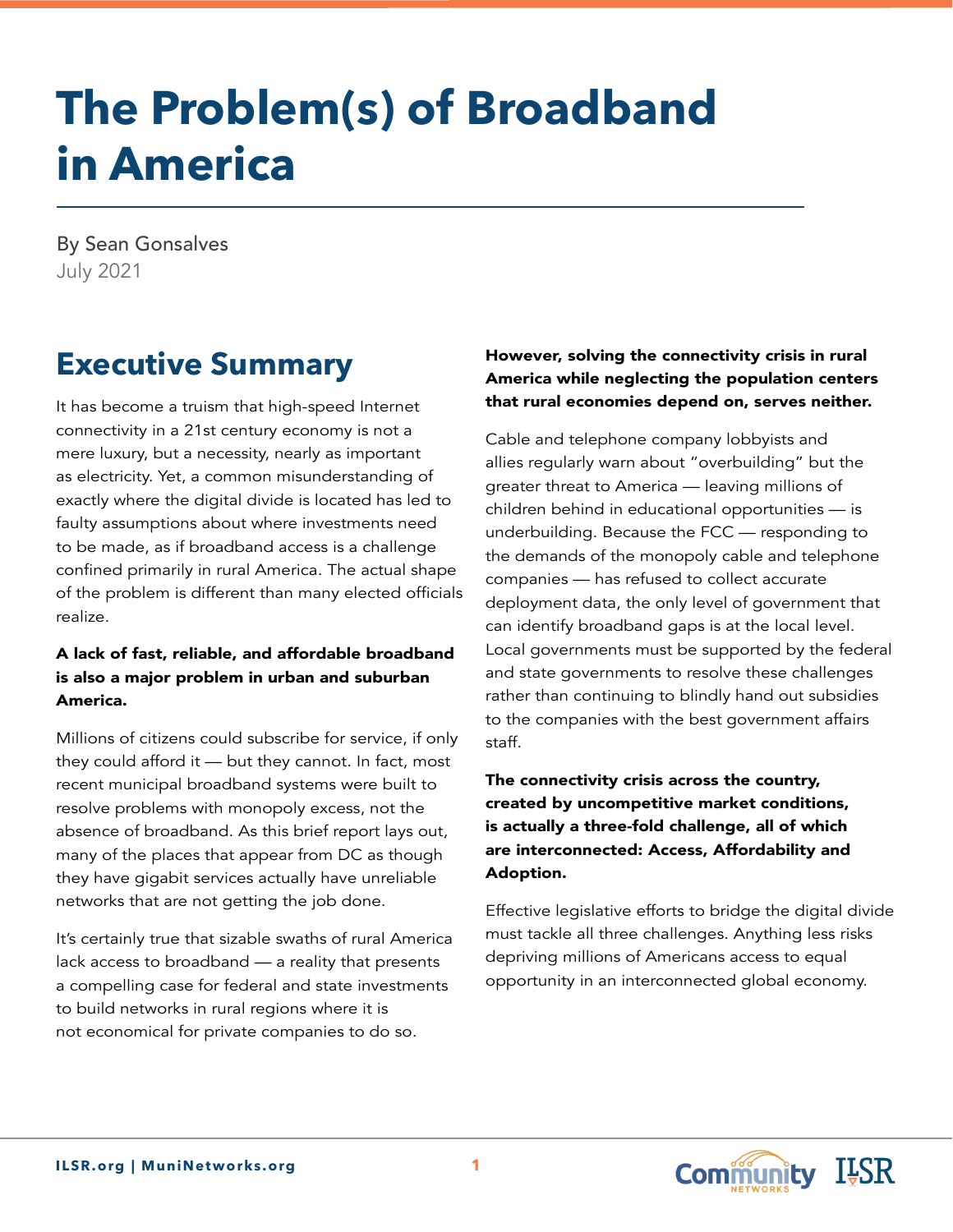### **Introduction**

As the nation went into pandemic lockdown in the spring of 2020, bridging the digital divide suddenly took on a new sense of urgency. Almost overnight, calls for universal access to high-speed Internet service went from being an aspirational vision to an ASAP goal, as it became clear broadband access is not a mere luxury but a necessity, nearly as important as electricity. But the actual shape of the problem is different than many elected officials realize.

There is good reason to compare the *broadband*ification of the nation with the electrification of rural America in the 1930s. However, the analogy has a blind spot in that it implicitly suggests that broadband Internet access is really only a problem in rural America.

The truth is more nuanced and is not confined to rural communities. A lack of access to fast, reliable, and affordable broadband is also a major problem in urban and suburban America.

Millions of citizens could subscribe for broadband service, if only they could afford it — but they cannot. Many of the places that appear from DC as though they have gigabit services actually have unreliable cable networks that are not getting the job done. Most recent municipal broadband systems have been built to resolve problems with monopoly excess, not the absolute absence of broadband.

### **Digital Divide is Not Urban Vs. Rural, It's Both**

It's certainly true that sizable swaths of rural America lack access to broadband — a reality that presents a compelling case for federal and state investments to build networks in rural regions where it may not be economical for private companies to do so.

Networks that bring fiber and high capacity wireless to the farm are essential in a world where modern agricultural equipment requires reliable connectivity to operate effectively and efficiently. Still, it's important to not overlook the economic lifeblood of those very same rural areas: the population centers that ag producers depend on also need to be economically vibrant. Solving the connectivity crisis in rural America while neglecting the towns and cities that rural economies also depend on, serves neither. Yet, the problems in these city and town centers are invisible to many inside the Beltway, and often even within state capitals.

Two cities in Eastern North Carolina — New Bern and Kinston — provide an illustration of just how misleading it is to use FCC data to determine which communities have access to broadband, calling into question the very notion of what it means to be "served." Both New Bern and Kinston are "served" by a regional monopoly Internet Service Provider, SuddenLink. And yet, officials in both cities have been inundated with complaints about unreliable connectivity, slow speeds, and substandard customer service.

New Bern, the birthplace of Pepsi Cola, is home to approximately 30,000 residents. Situated on the banks of the Neuse River, the [city's largest industries](https://datausa.io/profile/geo/new-bern-nc/#economy) (health care, manufacturing, accommodation and food service) are heavily reliant on telecommunication infrastructure. SuddenLink's Internet access is crippling this region.

New Bern Mayor Dana Outlaw has been cataloguing those complaints, having established a dedicated web portal on the city's website to document recurring issues city residents are having with SuddenLink.

In just the past several months, the web portal logged over 215 complaints about SuddenLink's service, ranging from slower than advertised speeds, outages, and service interruptions of subscribers who paid their bill on time but were charged late fees because the company is frequently slow in processing payments. Those complaints are sent weekly to SuddenLink, the state AG's office, and state lawmakers.

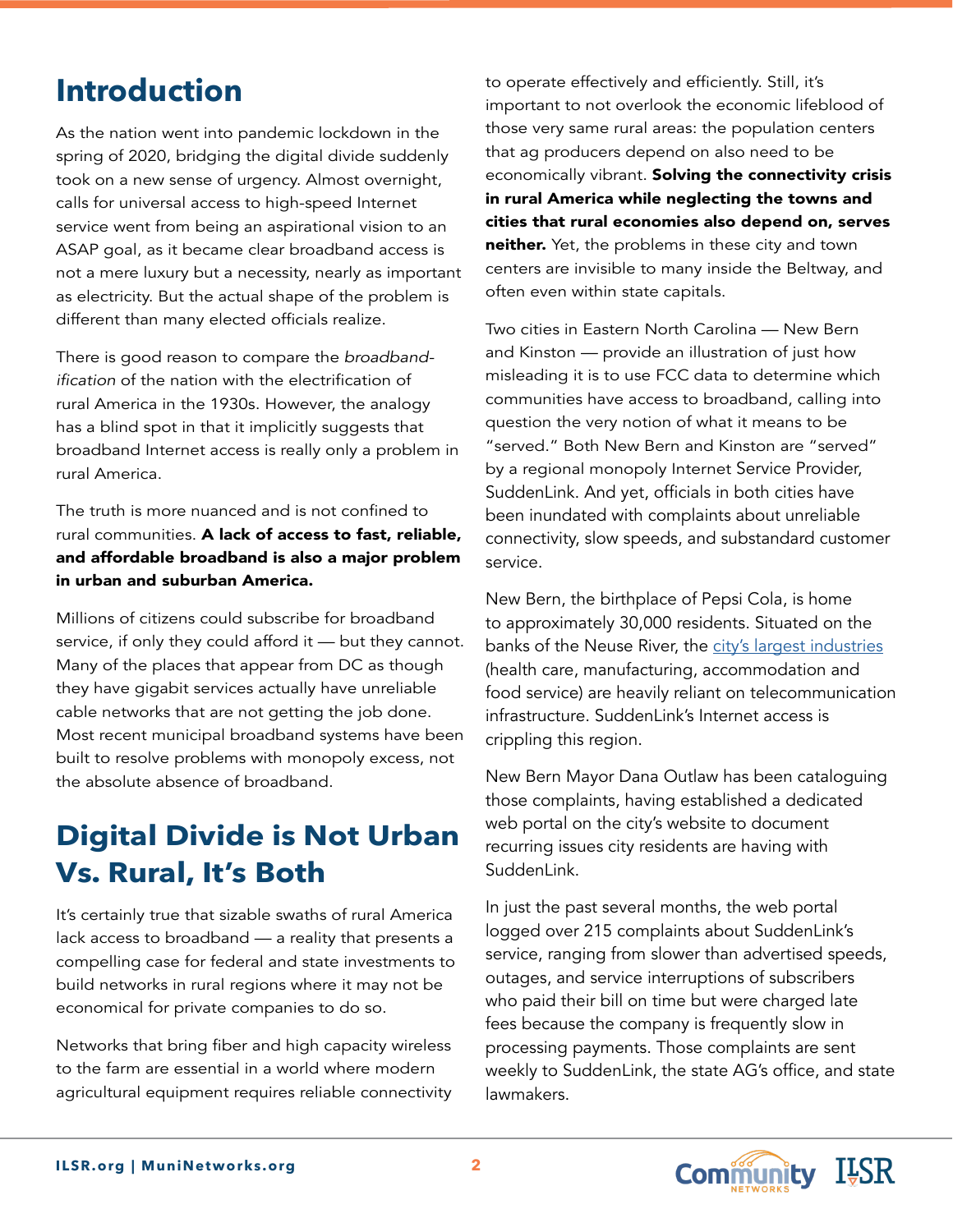To make matters worse, local governments in North Carolina are further hamstrung by a state law from 2011 that prohibits municipalities from building their own broadband networks or partnering with the private sector. It's a scenario that leaves communities like New Bern at the mercy of a monopoly provider under no pressure from competitors to improve.

Mayor Outlaw describes SuddenLink's broadband service in New Bern as one where senior citizens are unable to adequately access telemedicine and many school students are unable to fully participate in remote learning. The mayor says residents "are sick and tired of being sick and tired." Yet, viewing New Bern through the Beltway broadband lens of flawed FCC data, it's a community that appears to be well served by cable service, not as a place where poor connectivity needs to be fixed.

A nearly identical story can be found in the city of Kinston, home to approximately 20,000 residents, 64 percent of whom are African-American. In Kinston, Mayor Don Hardy says not a day goes by that his office doesn't receive a complaint about SuddenLink's service.

Mayor Hardy says the most common complaints he hears are identical to what New Bern residents experience: slower than advertised speeds, outages, and service interruptions of subscribers who paid their bill on time but were charged late fees because the company is slow in processing payments. Despite numerous calls to the state Attorney General's office and meetings with federal and state lawmakers, SuddenLink hasn't improved the quality of service.

These problems go beyond residential service. Economic development in a city with poor connectivity makes it much more difficult to attract new residents and business. Mayor Hardy notes that whether a community has reliable, affordable, highperformance Internet connectivity is a key factor for people deciding where they want to live. It's also a consideration for businesses in deciding where to locate operations. Mayor Hardy puts it in blunt terms: "Companies aren't going to where the Internet sucks." But, the FCC is focused on tracking where companies say they offer service, not whether it "sucks" or costs too much.

Mayor Hardy is convinced that if SuddenLink had competition "they would turn themselves around very swiftly." Mayor Outlaw concurs: "To bring in economic development we need gig connections." The unspoken, but essential point is that they need reliable and affordable service, not just something that checks the "served" box in DC.

# **Lack of Competition**

Besides New Bern and Kinston, there are hundreds of other cities across the United States, including a number of major metropolitan areas, where you can find these kinds of poor connectivity/substandard service stories in most markets where monopoly cable and telecom companies operate — whether it be SuddenLink, Charter Spectrum, CenturyLink, Verizon, or AT&T. However, it is often the smaller towns stuck with firms like Frontier or Suddenlink that have the worst problems.

This is the crux of the issue: a lack of appropriate investment in broadband infrastructure. The solution may be robust competition — where it can be supported — or it may be a cooperative or municipal solution that allows for accountability outside of traditional market mechanisms.

The problem starts with restricting who can benefit from federal or state subsidies, as we detailed in this [American Prospect](https://prospect.org/economy/biden-proposes-government-create-broadband-competition/) article. For example, in California, like many other states, only the most remote rural areas — with connection speeds slower than 6 Mbps down and 1 Mbps up, in California's case — are eligible for grants. This excludes many rural towns and cities that desperately need reliable, highperformance Internet service. And yet, most federal and state broadband funds go to the likes of AT&T, CenturyLink, and Frontier, which have reaped billions in subsidies despite their abysmal track record of

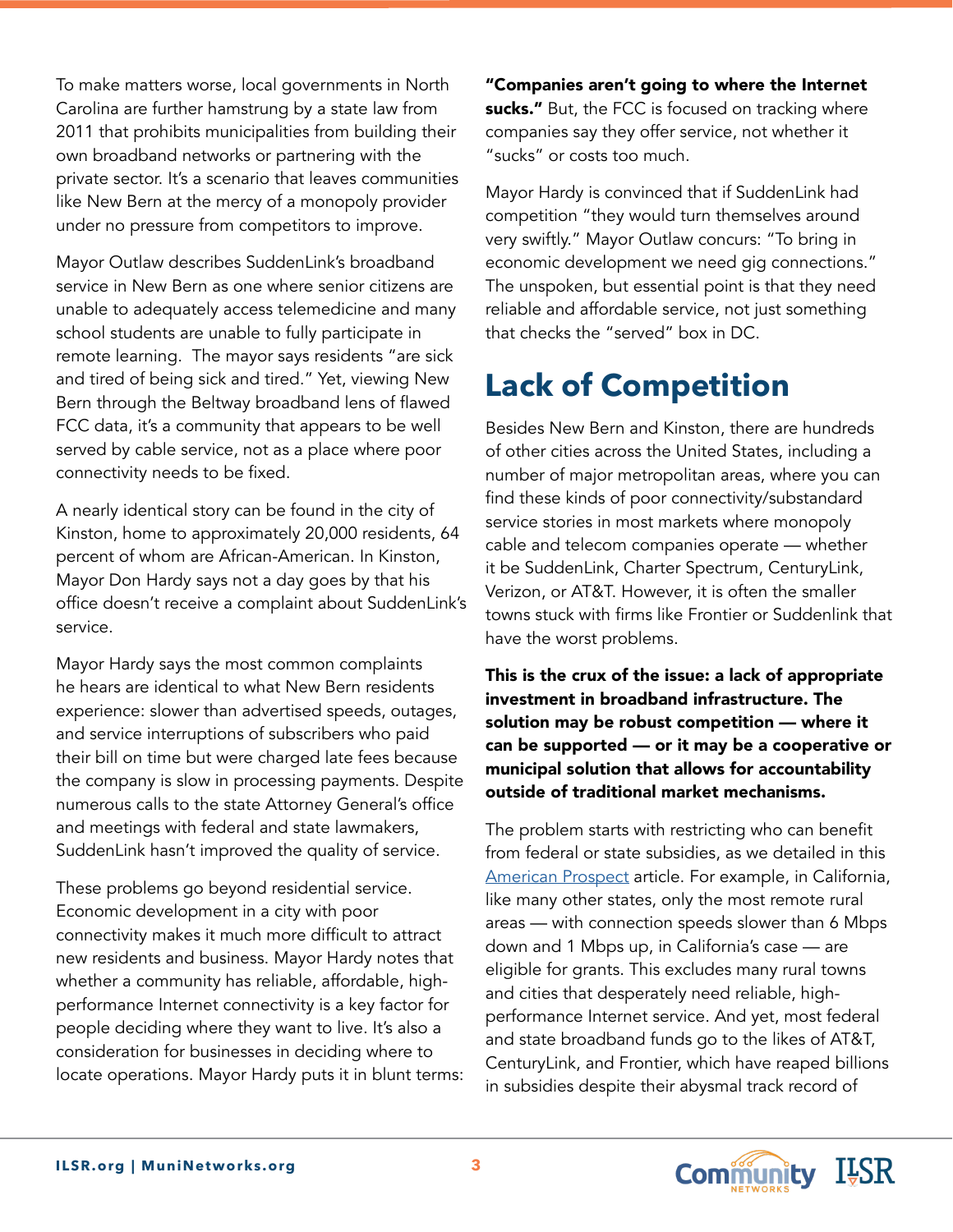satisfying their customers. Both rural and urban areas have millions of families lacking service, but only rural areas tend to qualify for government grants to build networks.

Monopoly providers can afford to take their time upgrading services while keeping prices high, because their potential rivals often cannot get a subsidy to build there and compete. Or, as in the case of [North Carolina and 16 other states](https://muninetworks.org/content/washington-state-removes-all-barriers-municipal-broadband), the law specifically blocks public investment in this essential service.

U.S. government policy does little to foster competition. [According to the FCC's deeply flawed](https://muninetworks.org/content/when-you-can%E2%80%99t-trust-data-broadband)  [broadband maps,](https://muninetworks.org/content/when-you-can%E2%80%99t-trust-data-broadband) 28 million households have only one Internet Service Provider offering at least the minimum broadband speed. And the number of households in areas with more than one ISP offering gig connections is anemic. Only two million households have that choice, or maybe many fewer the FCC doesn't really know at any granular level. The market is broken, which leaves tens of millions of families and businesses without any recourse from awful service — not from a competitive provider and not from a government regulator. The federal and state governments must intervene to create competition if they want to rely on market forces to ensure people and businesses have the services they need.

# **"Overbuilding" is a Red-Herring**

This is why concerns about "overbuilding" broadband infrastructure are overblown. "Overbuilding" is NOT the problem. The problem is a lack of competition in underbuilt markets.

The cable companies and their defenders are deeply concerned about "overbuilding," a term of art used to describe government subsidies to a provider in an area that already has some level of service. According to the FCC, communities like Kinston and New Bern are considered "served," and therefore ineligible for federal broadband funding. To encourage competition there with a subsidy to a new network would be "overbuilding" and unfair. The misapplication of that term has been most clearly articulated in a [major study](https://www.benton.org/sites/default/files/BBA_full_F5_10.30.pdf) authored for the Benton Institute for Broadband and Society by John Sallet, former FCC General Counsel and Deputy Assistant Attorney General in the Antitrust Division of the US Department of Justice.

Sallet notes: "There is a tendency to call the construction of new, competitive networks in a locality with an existing network 'overbuilding'—as if it were an unnecessary thing, a useless piece of engineering."

Sallet goes on to write that "what some call 'overbuilding' should be called by a more familiar term: 'Competition.' 'Overbuilding' is an engineering concept; 'competition' is an economic concept that helps consumers because it shifts the focus from counting broadband networks to counting the dollars that consumers save when they have competitive choices."

The cable and telephone companies complain that it is unfair for the federal and state governments to intervene, arguing that there is plenty of competition everywhere already. Any honest assessment reveals that a few providers control access for a majority of homes and more than 25 years after the Telecommunications Act revisions, there is no hope for real competition to emerge from status quo policies. For well over a decade, the federal and state governments have chosen to accept underbuilding — leaving millions of children without Internet access during the pandemic, among many other harms — rather than upset the cable and telephone monopolies with programs that could result in "overbuilding."

# **The Three A's**

The connectivity crisis, created by uncompetitive market conditions, is actually a three-fold challenge,

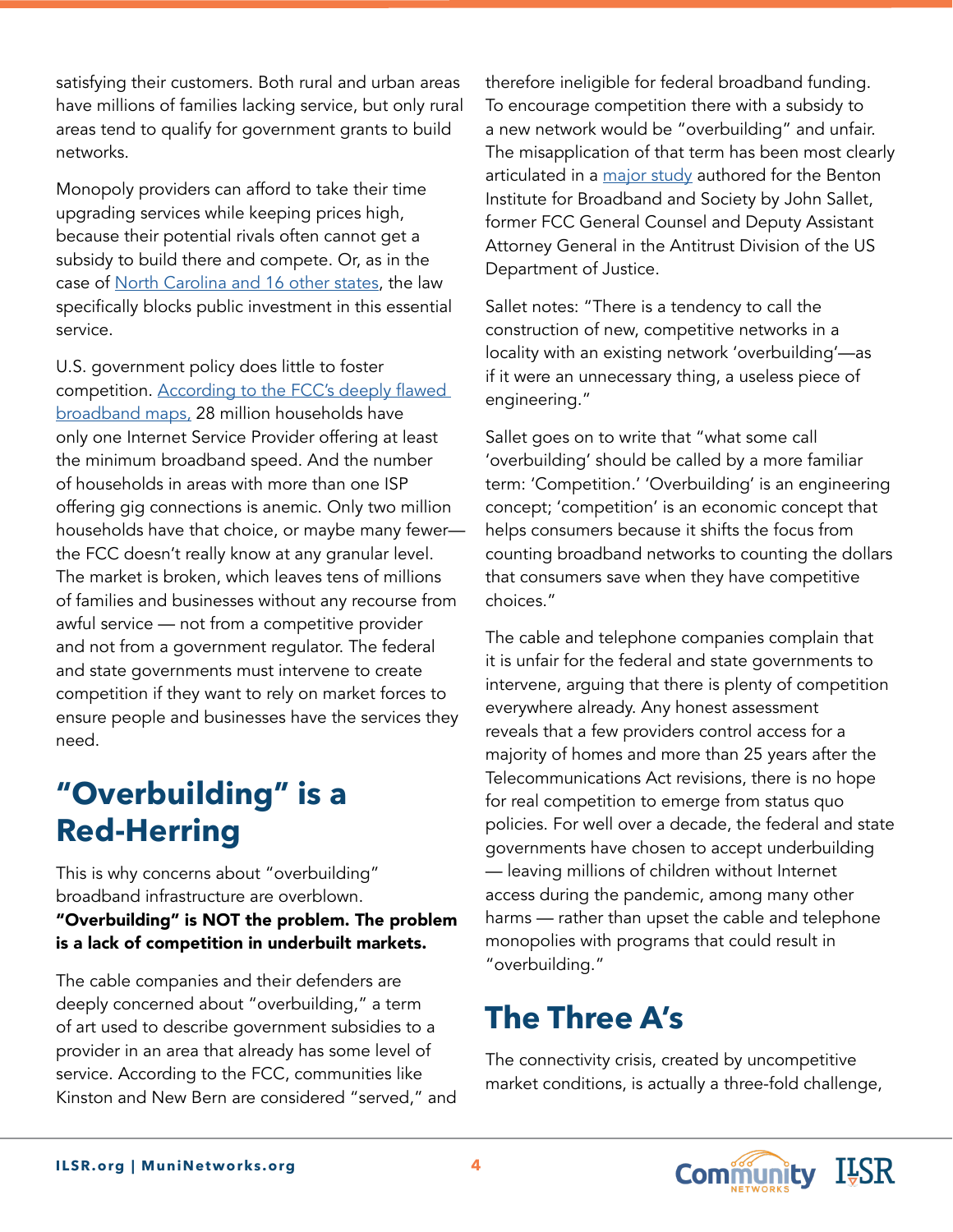all of which are interconnected. Call it the Three A's: Access, Affordability and Adoption.

### **ACCESS**

The most obvious obstacle to universal access to broadband is the fact that Internet infrastructure in the United States is a patchwork with a chasm separating the digital haves and have nots. Even in mid-sized to large cities, a cable or telco network may be reliable in some neighborhoods but frequently have problems in another neighborhood.

So how do we know where to invest? The issues with the FCC's broadband availability data and the wide-spread agreement among experts that the FCC overstates how many Americans have broadband access is well-known in Congress. No need to belabor the point. But those who insist that the federal and state governments should not create competition have a difficult bar to clear because without truly accurate data — which is unlikely to be available anytime soon — the U.S. will continue to under-invest in solving broadband problems for fear of accidentally creating competition.

The federal and state governments simply don't have the data to know with any real precision exactly how many households and businesses lack broadband access, how reliable the existing service is, the speeds truly delivered, or how affordable it is. And they are not likely to know anytime soon with an FCC that has proven incapable of collecting the relevant data in an accurate manner. Local governments, on the other hand, have a much better sense of reality. They hear about it every day from businesses and residents.

Localities have to deal with the people who don't have adequate service, getting immediate and direct feedback from businesses who can't seem to get a fast enough connection, home-based entrepreneurs frustrated by frequent outages, school districts whose students can't fully participate in remote learning, work-from-home parents with uploads speeds that don't support important Zoom meetings, and senior citizens unable to access telemedicine. Local governments have to be empowered to solve these problems, both by removing the barriers that politically powerful monopolies have created to limit competition, and by delivering funds to them for investments and partnerships.

Improving access requires community involvement because that is the only place where accurate information exists about the problems with broadband access.

### **AFFORDABILITY**

The second obstacle to bridging the digital divide is the most obvious and easiest to understand: if reliable, high-speed Internet connectivity is not affordable, it's not accessible.

Affordability is a major barrier for urban residents in Maryland. According to a recent Abell Foundation [study](https://abell.org/sites/default/files/files/2020_Abell_digital%20inclusion_full%20report_FINAL-web.pdf), "a strong majority of disconnected Maryland residents live in the state's metro counties and Baltimore City. Some 342,000 Maryland homes in Maryland's metro counties and Baltimore City do not have broadband Internet subscriptions at home and 193,000 do not have a desktop, laptop, or tablet computer."

In Baltimore alone, the Abell study notes, "twothirds (68.2%) of low-income households do not subscribe to wireline broadband. In lower income rural counties … 57.8% of low income households do not subscribe to service … Much of this is driven by poverty in Baltimore City. Some 27% of households in the city make \$25,000 per year or less and, of these households, just 31.8% subscribe to high speed service (while only) 38.3% have a desktop or laptop computer."

As noted above, because the federal government does not effectively collect and publicize pricing data, no one can definitively say how much broadband service costs subscribers in various markets across the country and whether those costs are affordable for those without a wireline home Internet connection.

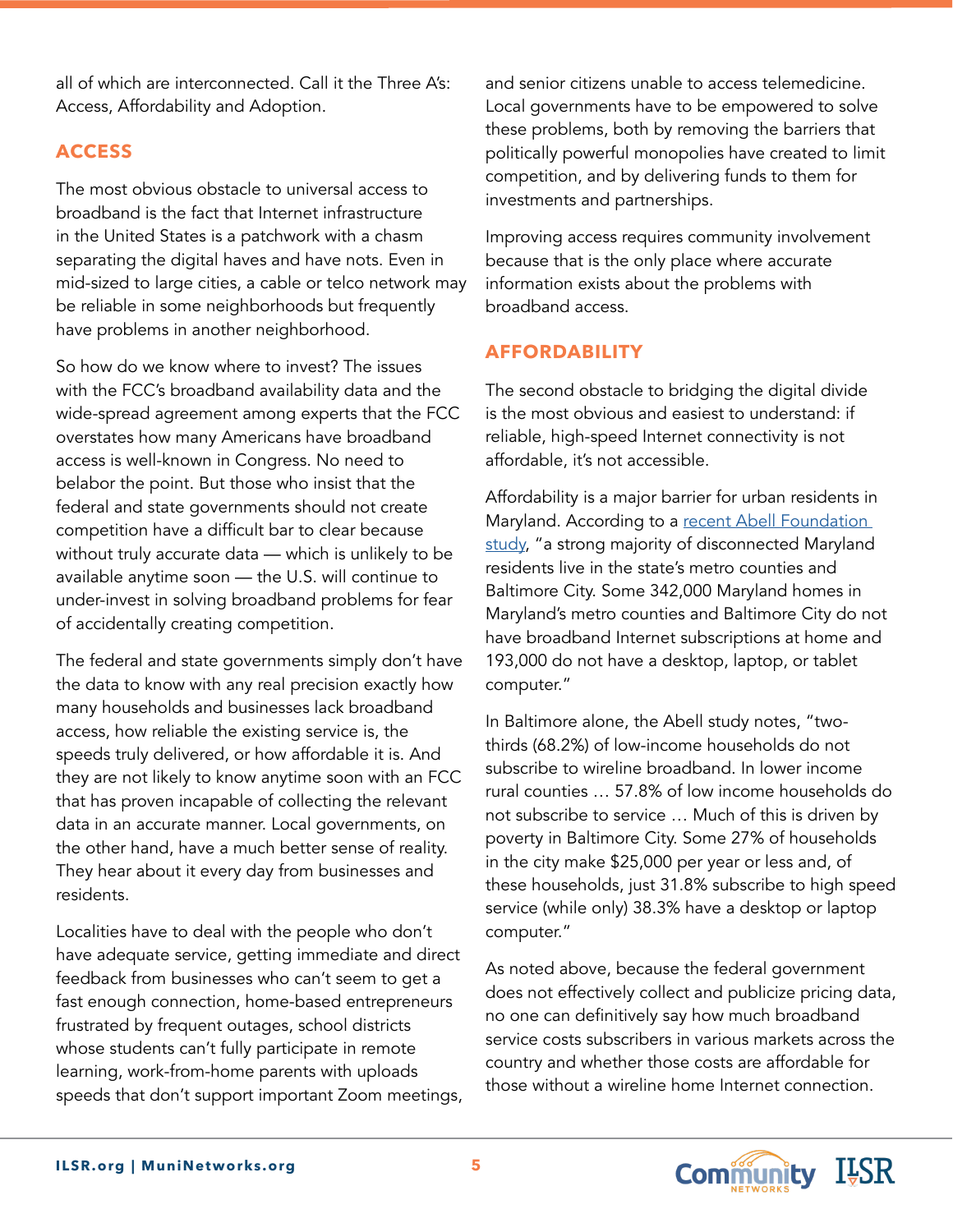For this reason, it is farcical to consider Baltimore as being "served" in any meaningful way when there are entire neighborhoods that have been left behind.

Prices are a major problem for millions of families. According to a recent report published by Free [Press](https://www.freepress.net/sites/default/files/2021-05/prices_too_high_and_rising_free_press_report.pdf), the average US home Internet bill increased 19 percent between 2016 and 2019. Additionally, when [New America analyzed the cost of connectivity](https://www.newamerica.org/oti/reports/cost-connectivity-2020/executive-summary) in the United States in comparison to Asia and Europe, "we find the highest average monthly prices in the United States. This trend is consistent across different network technologies: cable, DSL, and fiber."

Within the U.S., [the New America report found](https://www.newamerica.org/oti/reports/cost-connectivity-2020/executive-summary) "substantial evidence of an affordability crisis in the United States." Examining 290 plans across the country, the study found 118 of those plans advertised promotional prices of \$50 and under with only 64 of those plans advertised speeds meeting the current FCC minimum definition for broadband. Furthermore, the study documents how "some ISPs have abandoned low-income neighborhoods in a form of 'digital redlining,'" while the pandemic exacerbated "a longstanding digital divide that disproportionately affects low-income households and Black, Indigenous, and people of color (BIPOC) communities."

It should come as no surprise that in a market dominated by regional monopolies, there is a direct correlation between price and competition, as an analysis by **[Stop the Cap!](https://stopthecap.com/2021/05/26/a-tale-of-two-homes-in-spectrum-territory-what-competition-does-to-pricing/)** recently demonstrated. Stop the Cap! found that in areas where there is no competition Internet service subscribers pay up to \$40 more for the same or sometimes slower service.

"Spectrum charges a hefty \$199.99 compulsory installation fee for gigabit service in non-competitive neighborhoods. Where fiber competition exists, sometimes just a street away, that installation fee plummets to just \$49.99," the analysis notes.

Areas with significant non-adoption that are related to poverty should be eligible for funds that will build networks specifically to address these neighborhoods. Comcast's Internet Essentials has

helped 10 million people in these neighborhoods, but it cannot get the job done alone and other companies seem more interested in maximizing revenue from programs like EBB rather than maximizing the benefits for intended recipients.

The key takeaway is that the term "served" cannot be divorced from affordability without compromising the idea of actually being "served."

### **ADOPTION**

The last challenge, often overlooked, is adoption, meaning that even if the nation was wired with fiber from border-to-border and sea to shining sea — and even if everyone could afford the cost of connection — there are still those who either don't know how to use the technology available to them or cannot afford the devices needed to connect.

Working to advance digital literacy and help, especially low-income, communities learn to use the technological tools available to them — or in many instances, provide the digital devices needed to connect — is what advocates in this space refer to as "digital inclusion." The leading organization engaged on this issue, the National Digital Inclusion [Alliance \(NDIA](https://www.digitalinclusion.org/definitions/)), concisely describes what it takes to overcome the adoption challenge, focusing on five elements: "1) affordable, robust broadband Internet service; 2) Internet-enabled devices that meet the needs of the user; 3) access to digital literacy training; 4) quality technical support; and 5) applications and online content designed to enable and encourage self-sufficiency, participation and collaboration. Digital Inclusion must evolve as technology advances. Digital Inclusion requires intentional strategies and investments to reduce and eliminate historical, institutional and structural barriers to access and use technology."

NDIA emphasizes the need for policies and initiatives that support all five of the above mentioned elements in order to achieve digital equity and ensure that "all individuals and communities have the information technology capacity needed for full participation in our society, democracy and economy. Digital Equity